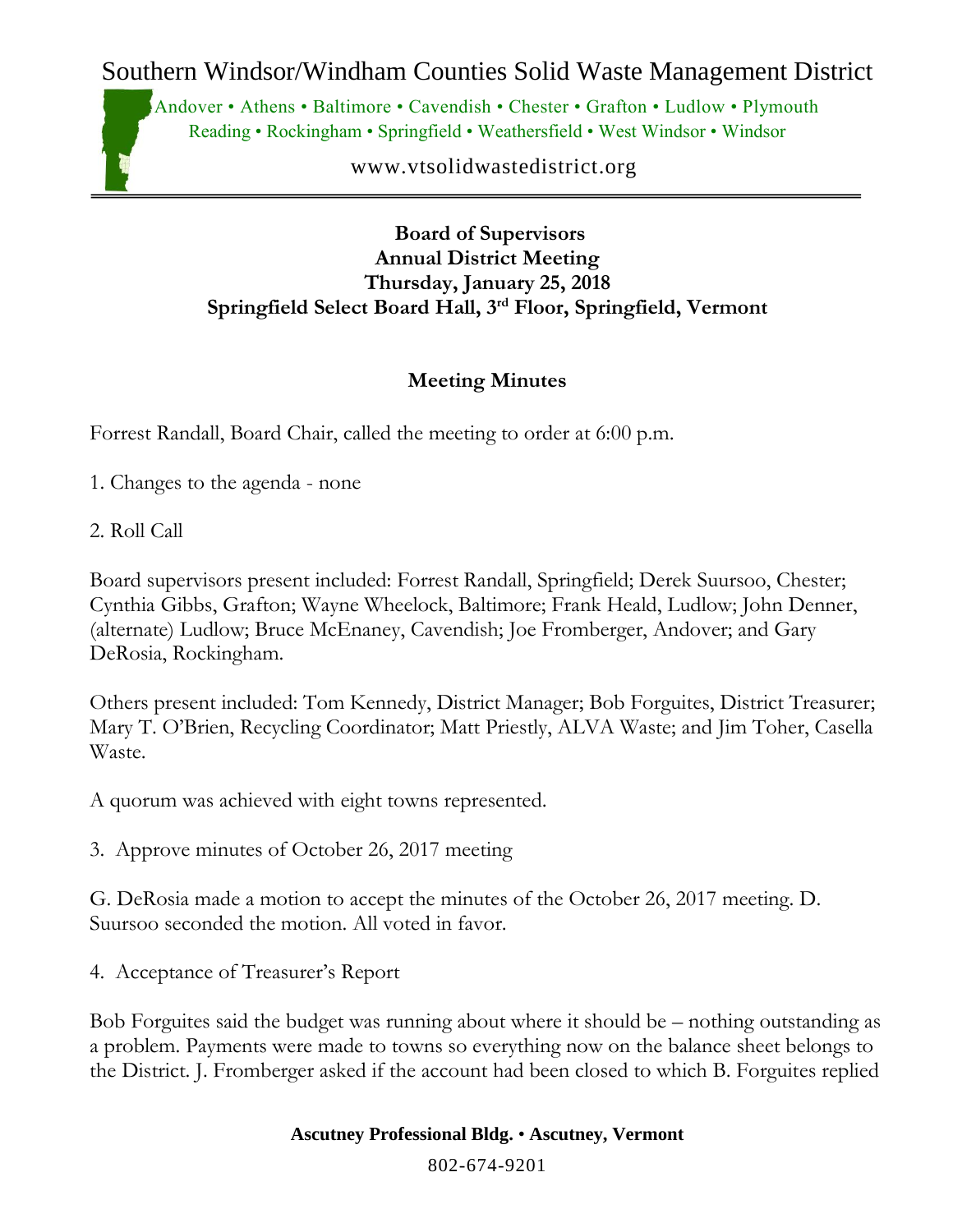SWWCSWMD January 25, 2018 minutes p. 2

that the sweep account had not yet been set up. D. Suursoo made a motion to accept the Treasurer's Report as presented. B. McEnaney seconded. No discussion. All voted in favor.

a) Discussion and acceptance of the FY17 audit

B. Forguites directed the Supervisors to look at the three-page stapled report in the audit. There were no material adjustments or disagreements with management, therefore, it was a clean audit. B. McEnaney made a motion to receive the audit. D. Suursoo seconded the motion. No discussion. All voted in favor.

5. Discussion of increasing the tipping fee surcharge to \$9.00/ton effective July 1, 2018

T. Kennedy spoke about the Executive Committee's concern with cash flow. Tonnage has been flat or decreasing. Any increase has usually been from knocking down buildings. With the payments to towns, the District won't receive  $\sim$ \$7,000.00 in interest annually. The meeting's agenda was e-mailed out to all the haulers so that they would know about the proposed increase in the tipping fee from \$7 to \$9/ton. J. Fromberger made a motion to have the Board adopt the Executive Committee's recommendation to increase the tipping fee surcharge to \$9.00 per ton effective July 1, 2018. B. McEnaney seconded the motion.

M. Priestly noted that the last fee increase was about four years ago when the fee went from \$5 to \$7/ton. T. Kennedy explained that the State is trying to get away from having trash fees included with the taxes. The State wants trash disposal costs to be more transparent to encourage residents to generate less trash. M. Priestly recommended increasing the fee by \$1 and to revisit the issue next year. G. DeRosia stated that the Executive Committee had discussed that possibility but didn't want to have to come back every year to the haulers. B. Forguites said that any excess would go into the Fund Balance and be used as needed to extend the period until the Board needed to ask the haulers for a higher fee.

M. Priestly wanted the fee increase to be set aside in a separate account and used to offset expenses. B. Forguites said that if it was set aside then it would be in reserve and the District would be back to where the District has been. It's a good practice to have ninety days' cash for operations. Expenses are about \$25,000 per month. F. Heald said that the District's budget operates in the negative. Actual cash is in the Fund Balance. The District needs to have a positive cash flow to operate properly. F. Heald stated that \$2 is a nominal increase. J. Fromberger noted that the fact that it took four years to propose an increase shows prudence on the part of those who develop the budget.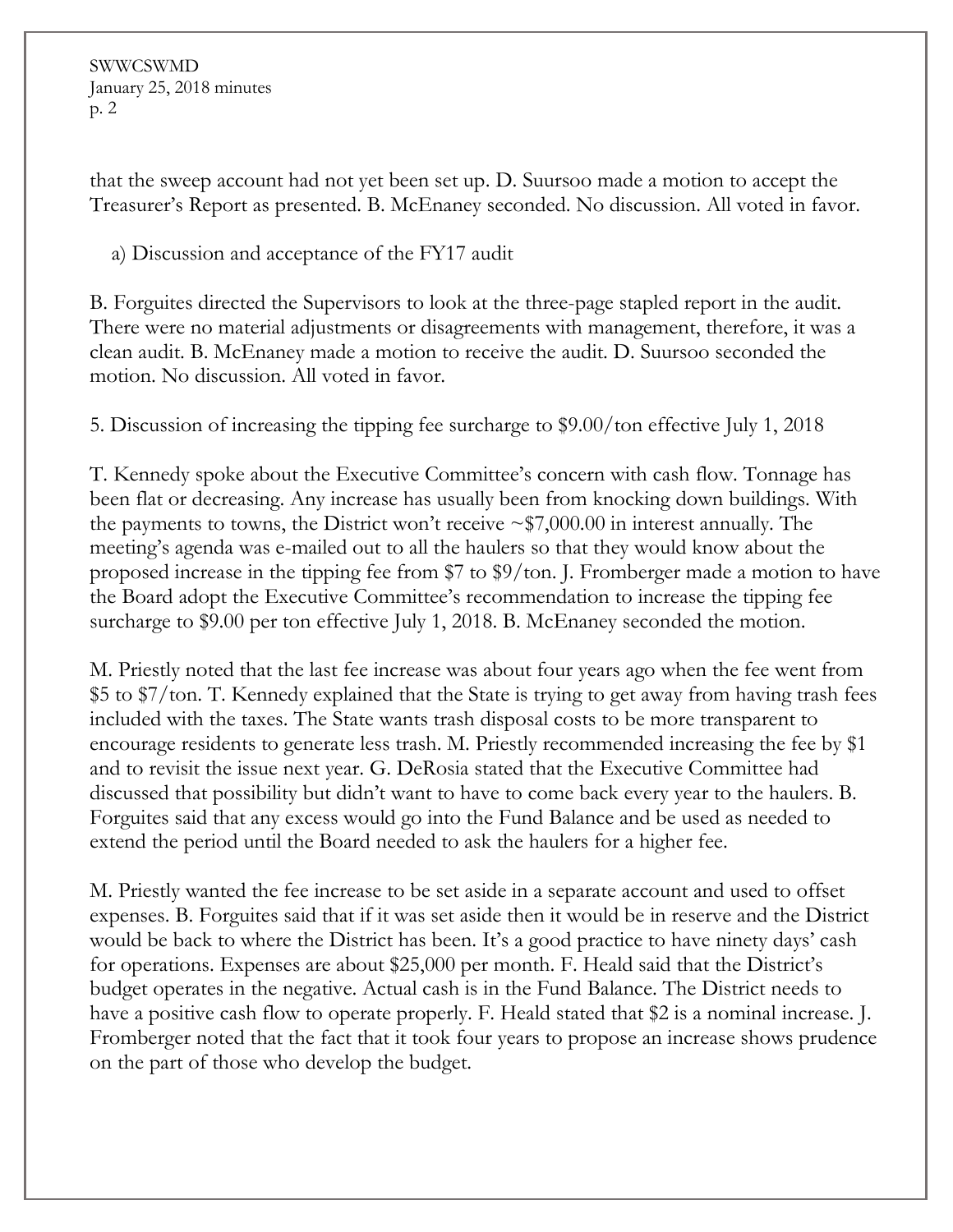## Southern Windsor/Windham Counties Solid Waste Management District

Andover • Athens • Baltimore • Cavendish • Chester • Grafton • Ludlow • Plymouth Reading • Rockingham • Springfield • Weathersfield • West Windsor • Windsor

www.vtsolidwastedistrict.org

SWWCSWMD January 25, 2018 minutes p. 3

J. Toher speculated about whether or not the District is capturing all the revenue that needs to be captured. Are all the haulers who are collecting in the District actually paying the District surcharge fee? T. Kennedy said that the trouble is often "pickup truck haulers" who aren't registered. Technically, an EPA demolition permit is needed when a building is taken down. Some towns do require a demolition permit. A public hearing will be held if the Board approves the motion. If no amendment is offered at the public hearing, then the increase will become effective July 1, 2018. There is a notice period of sixty days so that the haulers know about the increase.

A vote was taken: J. Fromberger, B. McEnaney, C. Gibbs, F. Heald, G. DeRosia, and F. Randall voted "Yes." W. Wheelock and D. Suursoo abstained. The motion passed with 21 votes; 20 votes were needed for it to pass. Therefore, the motion passed.

6. Discussion of solid waste issues in the 2018 legislature:

- H.560 Funding for household hazardous waste disposal
- S.285 Proposed changes to Vermont's waste management laws
- S.287 Proposed additional changes to the Act 148 Universal Recycling Law

T. Kennedy stated that H.560 could take five to ten years to pass and become law. It certainly won't happen this year. Manufacturers will fight its passage. S.285 and S.287 have been combined. T. Kennedy explained the proposed changes to solid waste laws, including to Act 148 Universal Recycling.

- 7. Old Business None
- 8. New Business None
- 9. Adjourn

At 7:03 p.m., J. Fromberger made a motion to adjourn the meeting.

**Ascutney Professional Bldg.** • **Ascutney, Vermont**

802-674-9201